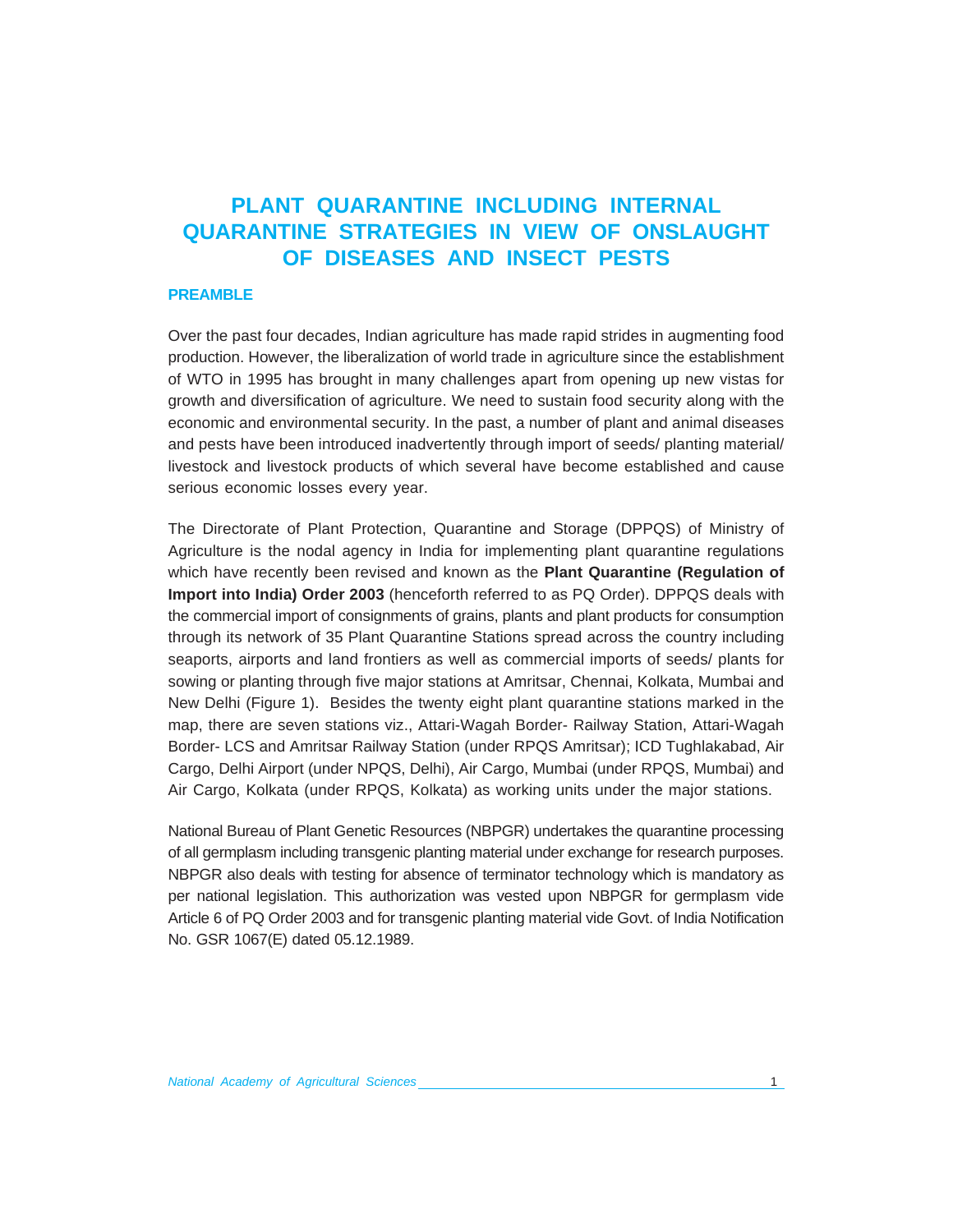

**Figure 1- Location of various plant quarantine stations in India**

For intra-country or internal quarantine of plants/ planting material, domestic quarantine regulations have been promulgated for regulating inter-state movement of agricultural commodities under the Destructive Insects and Pests (DIP) Act of 1914. Presently, there is a provision to restrict the inter-state movement of nine pests viz., fluted scale, San José scale, coffee berry borer, codling moth, *Banana bunchy top virus*, *Banana mosaic virus*, potato cyst nematode, potato wart and apple scab.

In mid 2007, the Department of Agriculture and Cooperation, Ministry of Agriculture, Government of India, began a process of consultation on improvement of the plant protection/ quarantine activities in the country. Five major areas viz., pest surveillance, human resource development, phytosanitary capacity building, quality control and registration of pesticides and developing modules for integrated pest management, were identified to bring substantial improvement in its services. The Task Force undertook gap analysis for each of the areas to develop implementation plans for its respective area.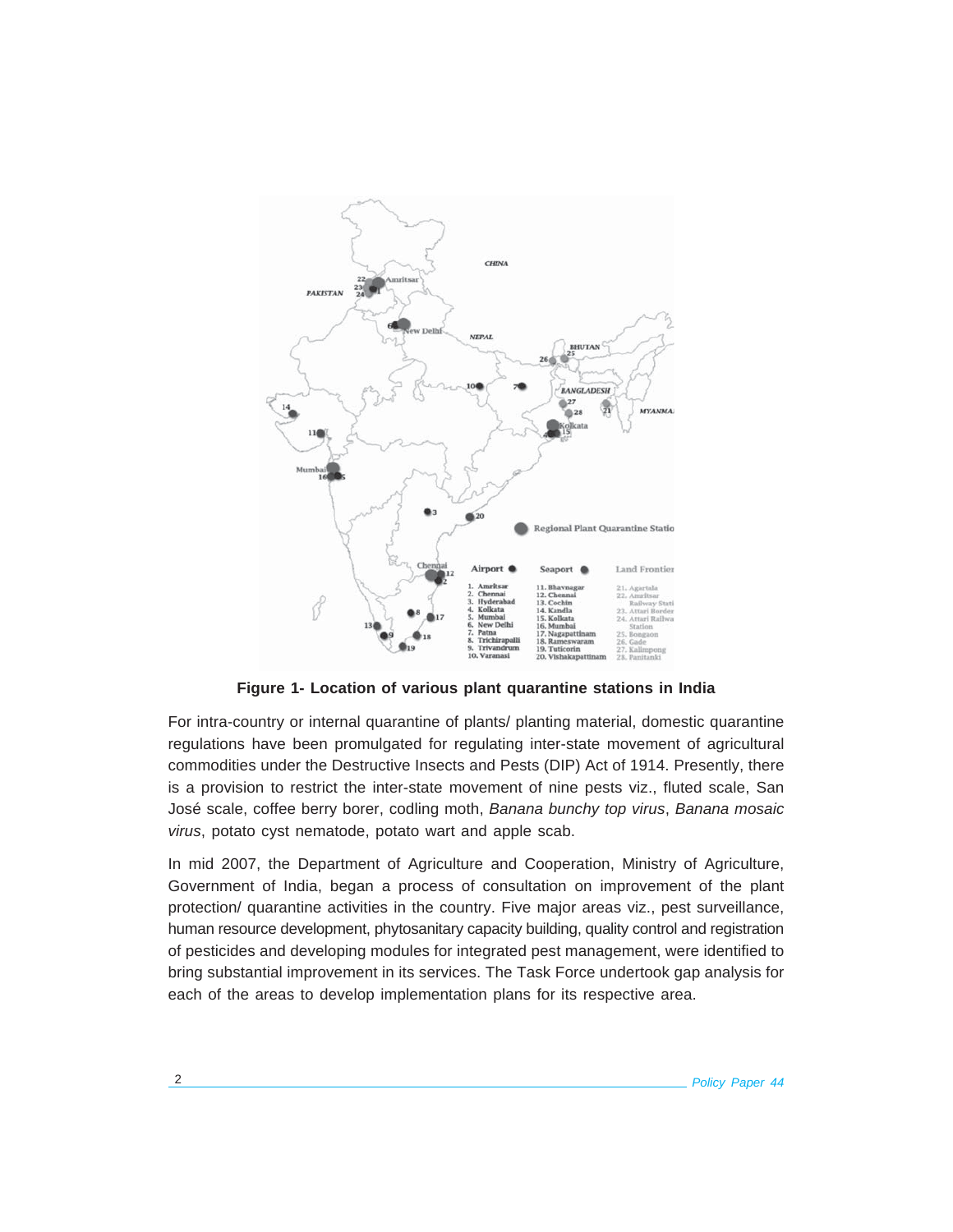Keeping in view the recommendations of the Task Forces and the present status of quarantine, the areas which need special attention in order to upgrade our quarantine system are broadly categorized as follows:

## **International Quarantine**

- Strengthen pest risk analysis (PRA) for import of agricultural commodities, be it plant or animal and other risk factors associated with GMOs, biocontrol agents and other microorganisms.
- Upgrade Plant Quarantine Stations in terms of trained manpower and infrastructure.
- Continue the review of the national quarantine legislation in the light of Agreement on Application of Sanitary and Phytosanitary (SPS) Measures of WTO and the status of our compliance with SPS/ WTO.
- Initiate pre-import inspection and strengthen the post-entry quarantine (PEQ) growing and inspection of imported material.
- Establish a National Biosecurity Centre to deal with biosecurity in a comprehensive manner to achieve food safety, protect animal and plant life and health and also protect the environment.

## **Domestic Quarantine**

- Review the status of existing domestic quarantine for establishment of interstate quarantine check-posts to monitor movement of pests of significance.
- Review the national regulatory framework and develop a mechanism for distribution or sale of pest-free seeds/ plants/ planting material within the country, be it seed distribution for multilocation testing under All India Coordinated Research Projects, inland supply of germplasm by NBPGR or seed distribution by the National/ State Seed Corporations/ private organizations.
- Strengthen state certification mechanism to ensure the supply of pest-free nursery material.
- Develop an early warning system and rapid response team to curtail spread/ eradicate the recently introduced pests in an area so as to avoid their further spread and establishment.
- Amend the Biological Diversity Act 2002 for making provisions to check international/ interstate movement of invasive pests and to harmonize the Act with the quarantine and Export-Import (EXIM) regulations for implementation.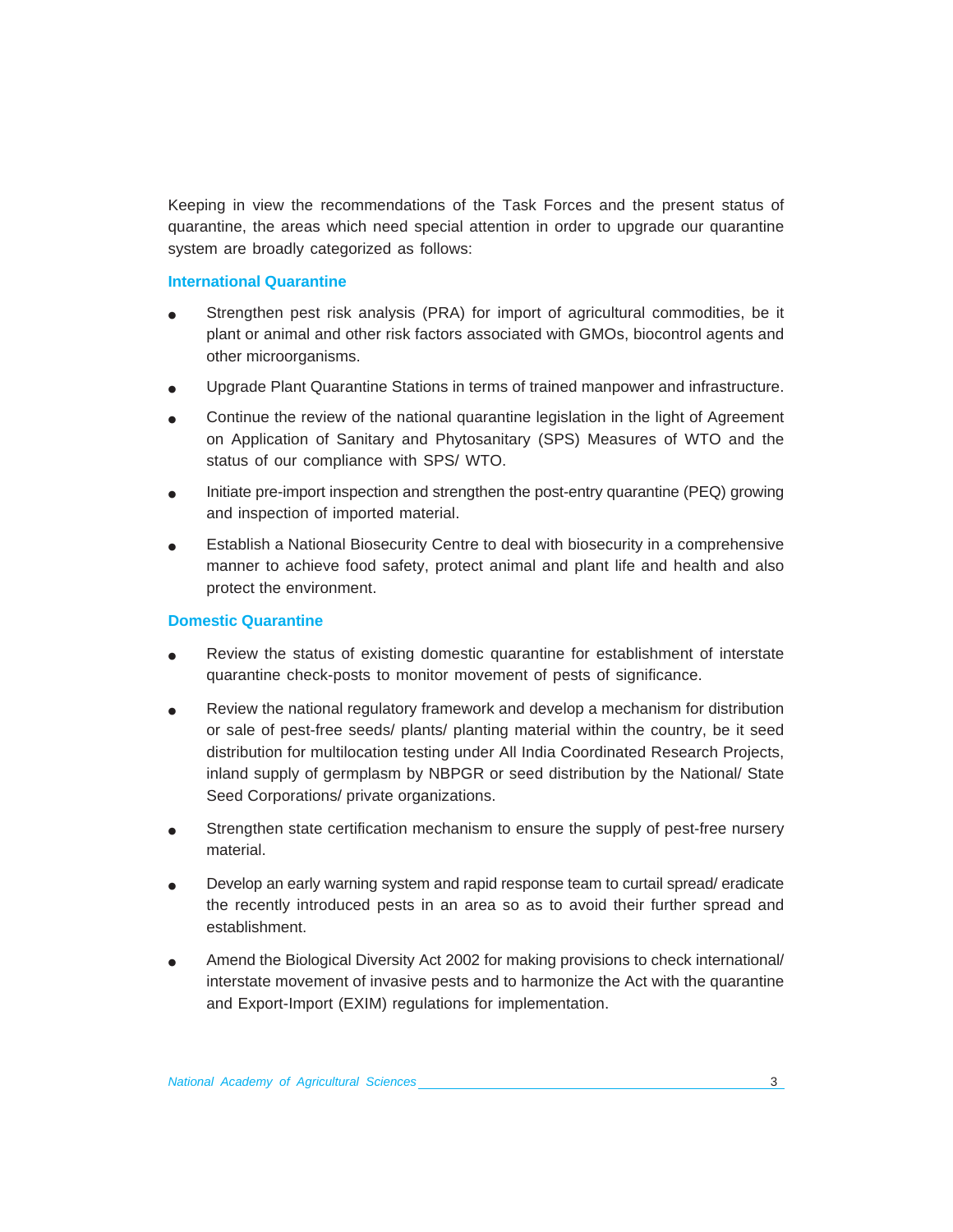## **Research and HRD**

- Reprioritize research in areas that need immediate emphasis such as survey and surveillance of diseases/ pests, development of digitized keys, development of diagnostic protocols using serological and molecular techniques for detection of exotic pests/ transgenes.
- Develop a strong programme of awareness generation on importance of biosecurity for various stakeholders such as academia, policy makers, custom officials, students and general public.

## **Deliberations made during the Brainstorming Session**

The Brainstorming Session on *Plant Quarantine including Internal Quarantine Strategies in View of Onslaught of Diseases and Insect Pests* was organized on November 4, 2008 for assessing the current situation and to deliberate on the course of action to meet the future challenges. The Session was attended by 25 participants from ICAR institutes, State Agricultural Universities and private sector including some senior experts. This policy paper is an outcome of the deliberations and discussions during the Session.

The gaps to be addressed in National Plant Quarantine System were identified and emphasis was laid on the need to strengthen/ upgrade infrastructure and expertise; training for Phytosanitary Certificate issuing authorities, seed health testing technicians and pest control operators and development of post-entry quarantine facilities. Emphasis was also laid on the need for hastening the process of developing more National Standards in tune with International Standards for Phytosanitary Measures (ISPMs) to comply with the Agreement on Application of Sanitary and Phytosanitary Measures. Besides, the need to develop Standard Operating Procedures (SOPs) and develop/ update the laboratory manuals for use by quarantine personnel was also emphasized. The various issues related to quarantine procedures were highlighted and discussed.

#### **Issues concerning Plant Quarantine in India**

There are a number of issues related to quarantine in exchange of plant/ planting material. The legislative issues are specific to material being exchanged in bulk or as small samples meant for research, whereas technical issues on quarantine processing and methodology are applicable to both.

#### **Legislative issues**

The national quarantine legislation needs to be in harmony with the international norms laid down by the International Plant Protection Convention (IPPC) and most of the countries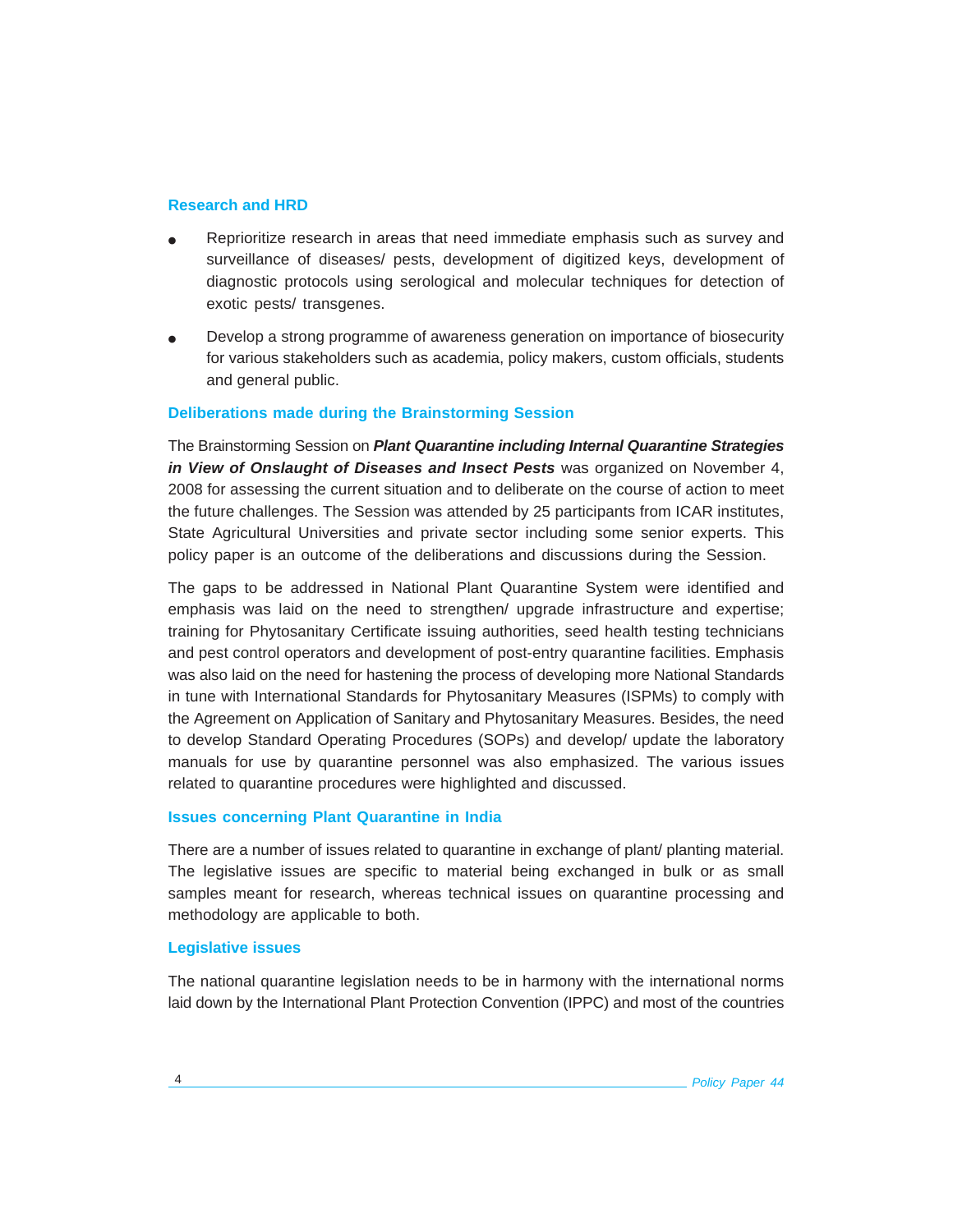are in the process of trying to gear up their activities to comply with it. India has attempted to do so by bringing out the PQ Order 2003.

## *Issues specific to germplasm exchange*

The various schedules *viz.*, V (Restricted species where import is permitted only by authorized institutions), VI (Restricted species whose import is permitted only with additional declarations of freedoms from quarantine/ regulated pests and subject to specified treatment certifications) and VII (Plant material whose import for consumption / industrial processing is permitted with a normal Phytosanitary Certificate) of the PQ Order give lists of crops for which a generic PRA is given and detailed PRA is not required. In case of germplasm, a large number of species of cultivated crops (and their wild relatives/ land races) with useful traits are imported but may not find mention in any of the schedules. Hence, a PRA becomes obligatory for them and the modalities of its preparation have been developed by Department of Agriculture and Cooperation (DAC), Ministry of Agriculture. Since, 2007, Director, NBPGR is empowered to issue Import Permit for germplasm after undertaking PRA to facilitate import of planting material. The PRA undertaken for germplasm needs to be considered case-by-case for listing the pests under additional declarations at the time of issue of Import Permit. This would greatly help the indenters in procuring germplasm of their interest from varied sources.

#### *Issues specific to bulk material in trade*

- In India, the quarantine officials at ports of entry do not have the authority to search and seize the personal baggage of the incoming travelers, and the powers are vested only with custom officials who are not professionally trained to understand the importance of pests. The customs officials need orientation programmes for appreciating the importance of quarantine.
- The provisions under the DIP Act, 1914 and its amendments for domestic quarantine to restrict the inter-state movement of nine invasive pests need to be reviewed for their current distribution and regulatory measures implemented to check their further spread into neighbouring states within the country. Establishment of inter-state barriers or check-posts on the movement of seeds and planting materials of their host species could be a possible solution. Besides, some of the recently introduced pests like sunflower downy mildew (*Plasmopara halstedii*) in 1984, American serpentine leaf miner (*Liriomyza trifolii*) in 1991, spiraling white fly (*Aleurodicus dispersus*) in 1993 and biotype 'B' of white fly *Bemisia tabaci* in 1999, etc. also need to be considered for inclusion under domestic quarantine.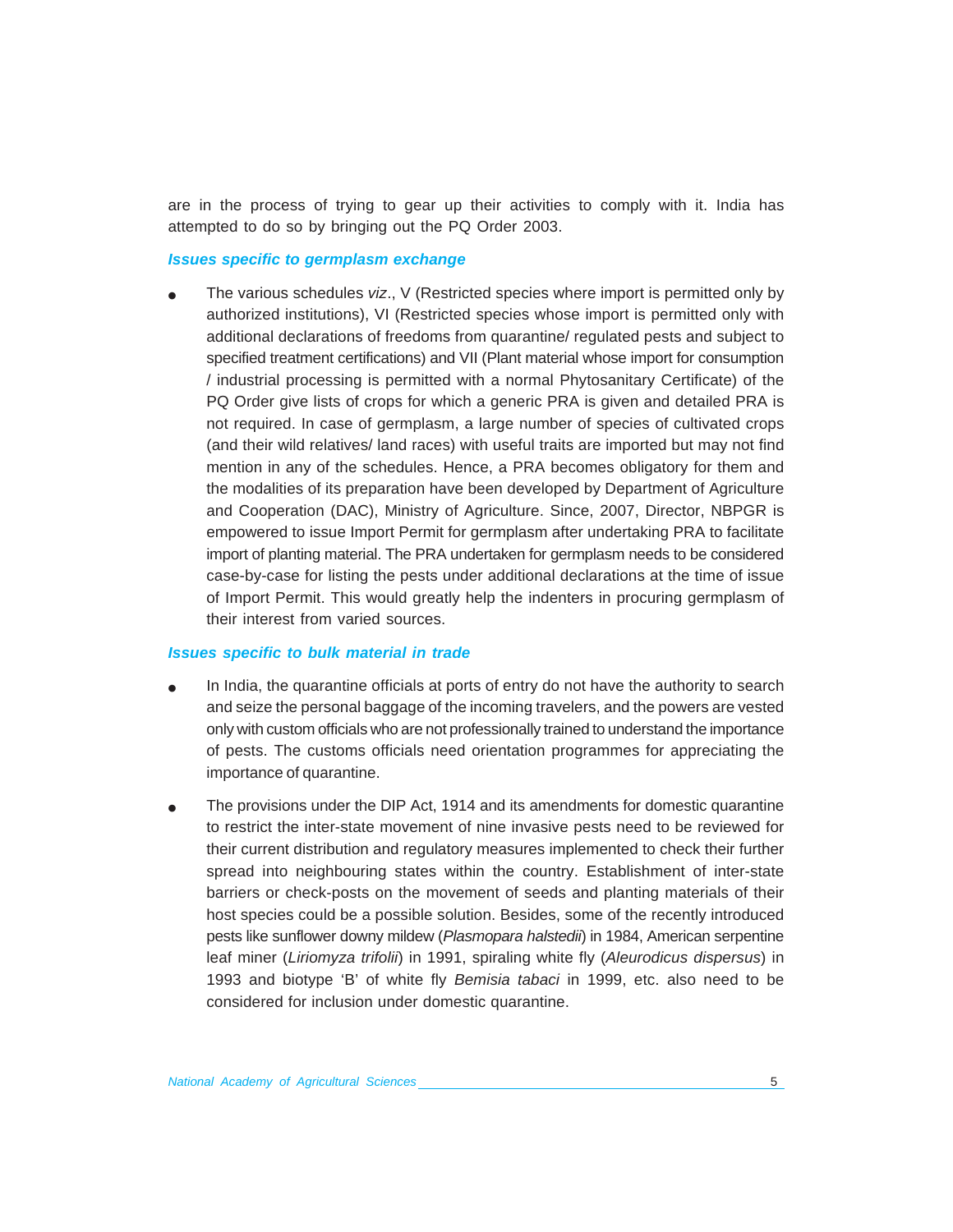## **Technical issues**

The quarantine laboratories adopt various general and specific detection techniques for different pests based on the nature and the volume of the material imported. The imported material generally includes seeds (true seed), grains, vegetative propagules, seedlings, root stocks, stem cuttings, whole plants, fruits and *in-vitro* cultures. The quarantine procedures integrate various methodologies of Pathology, Entomology, Nematology and Plant Taxonomy for detection of pests and also for salvaging the infected/ infested samples.

Over the years, a large number of pests have been intercepted in imported bulk consignments and in germplasm and other research materialduring quarantine processing. The intercepted pests can be divided into the following categories:

- (i) Pests not known to occur in India
- (ii) Pests with different races/ biotypes/ strains not known to occur in India
- (iii) Pests intercepted on a new host or are from a country from where they have never been reported before
- (iv) New pest species hitherto unreported in science
- (v) Pests reported to be present in India but with a wide host range

These interceptions, especially of pests and their variability not yet reported from India [Category (i) and (ii)] signify the importance of quarantine in preventing the introduction of destructive exotic pests. The categories (iii) and (iv) pests are not expected in the sample as per the PRA, which is literature-based and since no records are available on the pest/ host, their presence is unexpected and hence, important from quarantine view point. The last category (v) - pests with a wide host range are critical and could become invasive in case they find suitable biotic and abiotic environment.

The significant interceptions made, which are yet not reported from India, include insects like *Acanthoscelides obtectus* in *Cajanus cajan and Phaseolus vulgaris* from Brazil, Colombia, Italy and Nigeria, *Anthonomus grandis* in *Gossypium* spp. from USA, *Ephestia elutella* in *Macadamia* nuts and *Vigna* spp. from USA, *Quadrastichodella eucalyptii* in *Eucalyptus* from Australia, nematodes like *Heterodera schachtii* from Denmark, Germany and Italy*, Ditylenchus dipsaci, D. destructor, Rhadinaphelenchus cocophilus***,** etc. in soil clods and plant debris, fungi like *Claviceps purpurea* in seeds of wheat, barley, etc. and, *Peronospora manshurica* on soybean from several countries, *Fusarium nivale* on wheat barley and *Aegilops* sp*.* from Germany, Italy, Hungary, Sweden and UK, *Uromyces betae*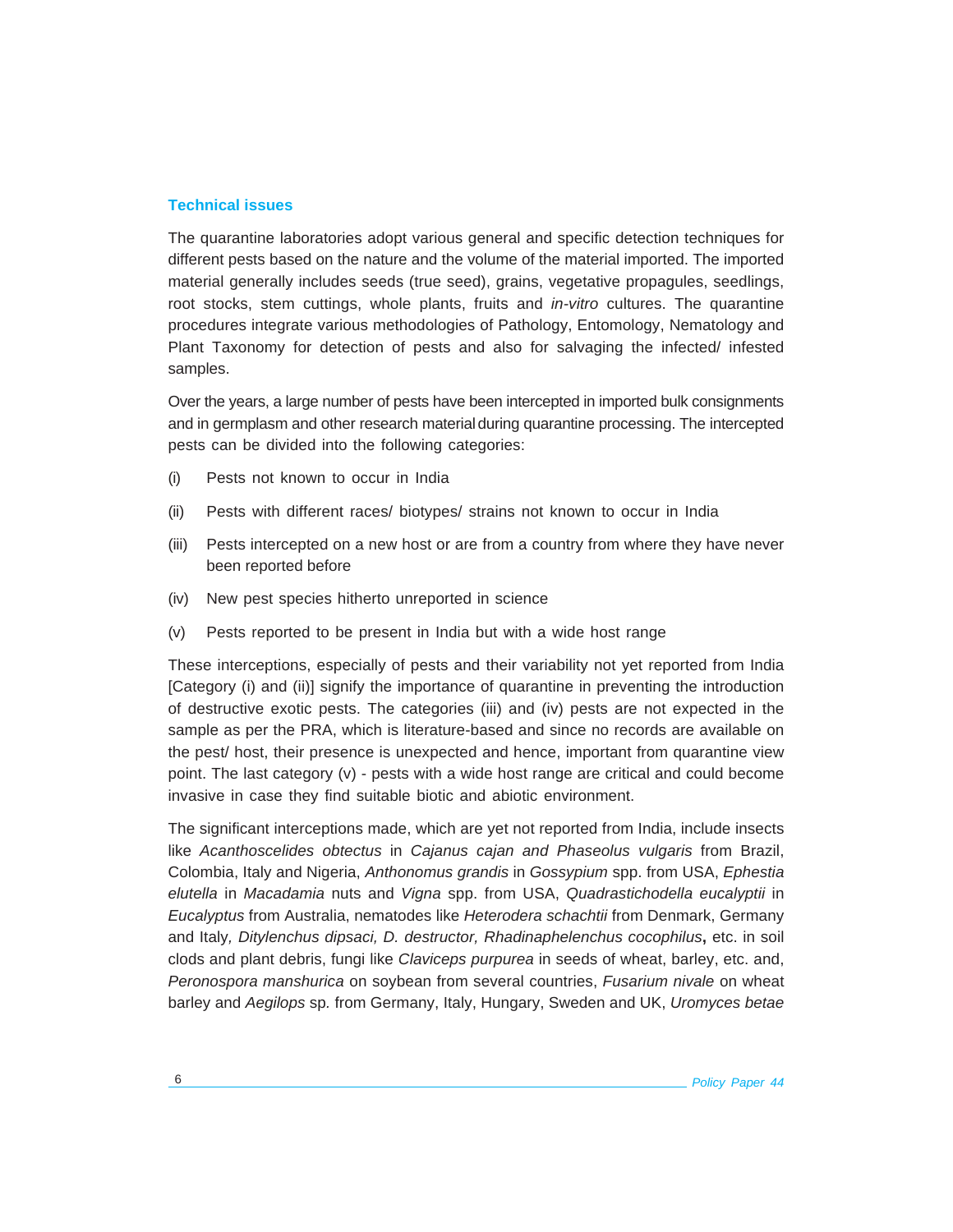on sugarbeet from Belgium, Germany, Italy, UK and USA, bacteria like *Xanthomonas campestris* pv*. campestris* on *Brassica* spp. from Canada, France, Pakistan, Sweden, Taiwan, UK and USA and viruses like *Barley stripe mosaic virus* on wheat from USA, *Cowpea mottle virus* on cowpea from Philippines, *Raspberry ring-spot virus* on soybean from AVRDC (Taiwan), Sri Lanka, Thailand, USA etc. Such interceptions signify the success of quarantine as otherwise these pests could have entered the country and played havoc with the plant biodiversity and agriculture had they not been detected and stopped during quarantine processing.

The other technical issues pertain to quarantine processing i.e. methodology for detection and salvaging of pests and are enumerated as follows:

- In case of bulk consignments, a proper sampling of the lot is to be done as per the norms for ensuring an effective processing of the material. However, due to stacking of containers of bulk material or inaccessibility, proper sampling procedures are not followed leading to oversight during quarantine processing.
- Despite the fact that the five major Plant Quarantine Stations have been modernized, they remain poorly staffed. There is a need for trained personnel to deal effectively with the quarantine processing of huge amount of samples received annually. Besides, the stations especially those seaports that deal with timber log imports need a complete revamping in terms of space, expertise and facilities to ensure pest-free timber imports.
- The material known/ suspected to carry viruses needs to be grown in isolation and the seedlings showing symptoms should be tested for viruses by a combination of biological/ physical/ serological/ molecular tests. The inspection authorities authorized under the PQ Order need to follow the SOPs notified in 2007 for post-entry quarantine inspection. Although this might delay the release and use of the material but would ensure its healthy status.
- For accurate diagnostics the reagents such as antisera for viruses/ bacteria are often not easily available especially for exotic pests for which a repository of antisera needs to be established. Also, there is a need to establish a repository of seeds of indicator hosts. Expertise is also required to identify new pathogens or strains unknown to a region.
- The identity of the pest, when intercepted in quarantine, needs to be established speedily to determine the quarantine risk posed by the pest and suitable disinfestation procedure to be applied. For example, identification of quarantine insect pests is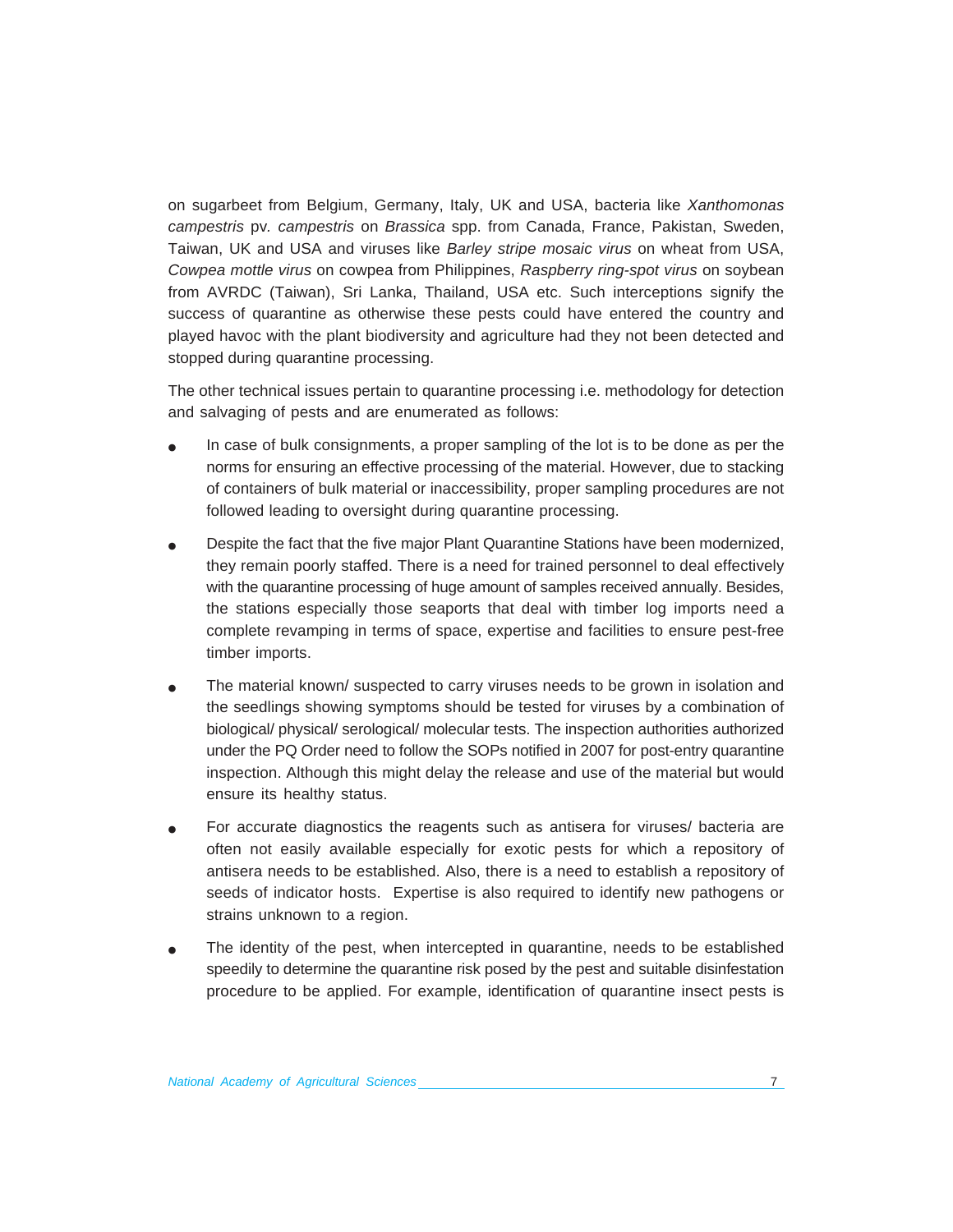difficult because few institutions have an insect reference collection especially for exotic insect pests and identification keys are not readily available. Moreover, even if information on the species is available, it is scattered in various journals and quick retrieval is a problem. Therefore, there is a need to consolidate the taxonomic information through the preparation of digitized keys for quick and accurate identification of intercepted pests.

- Research prioritization in quarantine would involve :
	- (i) Generation of comprehensive epidemiological data on important pests/ diseases to determine their *tolerance limits*. This would also help in developing PRA.
	- (ii) Development of sensitive and non-destructive detection techniques to detect low levels of infections especially in case of small samples of germplasm.
	- (iii) Development of suitable alternatives to methyl bromide (MB), a widely used quarantine fumigant being phased out due to its adverse environmental impacts. India is legally committed to phase out the use of MB and is allowed (by virtue of being a developing country) to use MB only for pre-shipment and quarantine purposes till 2015.
	- (iv) Development of molecular techniques for detection of races/ biotypes/ strains also needs to be intensified as they are also considered as pests under the IPPC definition of pest, which should be sensitive enough to detect even low levels/ concentrations of pests.
	- (v) Studies on factors affecting likelihood of survival of pest under different conditions of transport, mode of dispersal, distribution of hosts/ alternate hosts at destination, potential for establishment, reproductive strategy and method of pest survival, potential vectors and natural enemies of the pest in the area etc. need to be urgently undertaken to authentically prepare a PRA during exchange.
	- (vi) Development of pest eradication strategies for recently introduced pests and also for pests with limited distribution.
- At present the bulk imports of seeds/ grains of transgenic crops are not allowed. It is expected that they may be allowed on case-to-case basis in near future after the biosafety issues are addressed satisfactorily. Therefore, the DPPQS needs to develop infrastructure and expertise to handle the transgenics in quarantine.

## **Recommendations**

The recommendations pertaining to upgradation of international quarantine system, implementation of domestic quarantine system, researchable issues and HRD are presented below: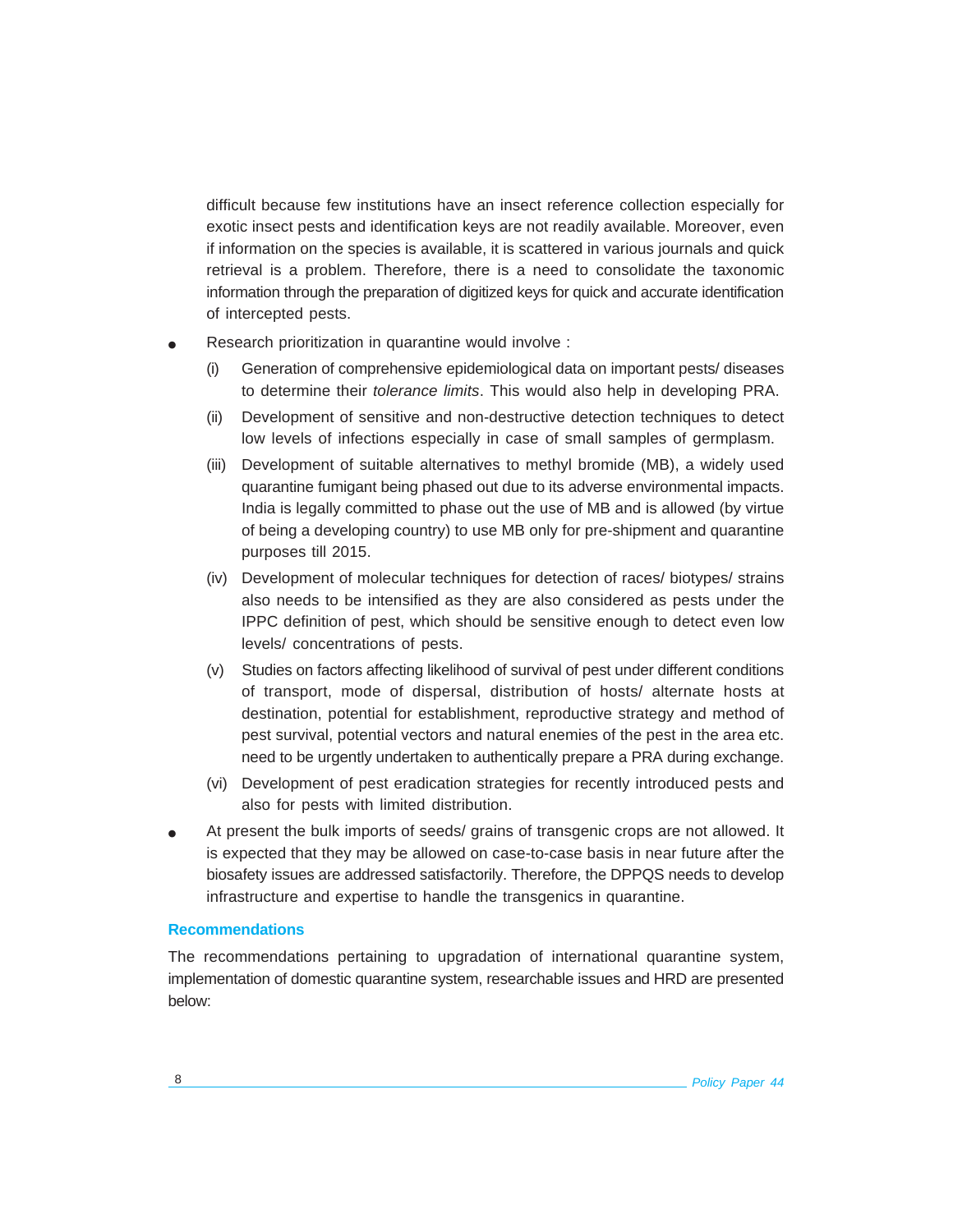## **Policy**

Establish a National Agricultural Biosecurity System (NABS) comprising of an autonomous Plant Quarantine Authority. The NABS would regulate all the issues related to agri-horticultural crops, livestock, poultry, aquatic resources including GMOs. The system should forge functional networking to promote research consortia among the existing institutions in the public, private, academic and civil society sectors engaged in monitoring, biosafety testing, quarantine and other biosecurity programmes.

*(Action: Department of Agriculture and Cooperation)*

Strengthen pest risk analysis, the components of research that support it and review the PQ Order periodically in the light of new developments.

*(Action: Department of Agriculture and Cooperation in collaboration with ICAR)*

Strengthen post-entry quarantine and the Inspection Authorities should be given adequate support in terms of manpower and funds for effectively undertaking the work.

## *(Action: Department of Agriculture and Cooperation in collaboration with ICAR and SAUs)*

Establish and strengthen linkages among the various government agencies such as NDMA, NBA, APEDA, etc. to share the resources for a coordinated action for pest/ disease exclusion or containment at local, regional and national levels.

*(Action: Concerned Stakeholder Ministries)*

Develop a Task Force on Domestic Quarantine to review and revise list of pests to be regulated to prevent inter-state spread of new and emerging indigenous pests and diseases.

> *(Action: Department of Agriculture and Cooperation in collaboration with State Agricultural Departments)*

Develop rapid response teams to deal with epidemic situations.

*(Action: Department of Agriculture and Cooperation in collaboration with State Agricultural Departments)*

Develop a national mechanism to ensure pest-free movement of vegetatively propagated material and tissue culture-raised plants across the states for trade and research.

> *(Action: Department of Agriculture and Cooperation in collaboration with State Agricultural Departments/ ICAR/ SAUs)*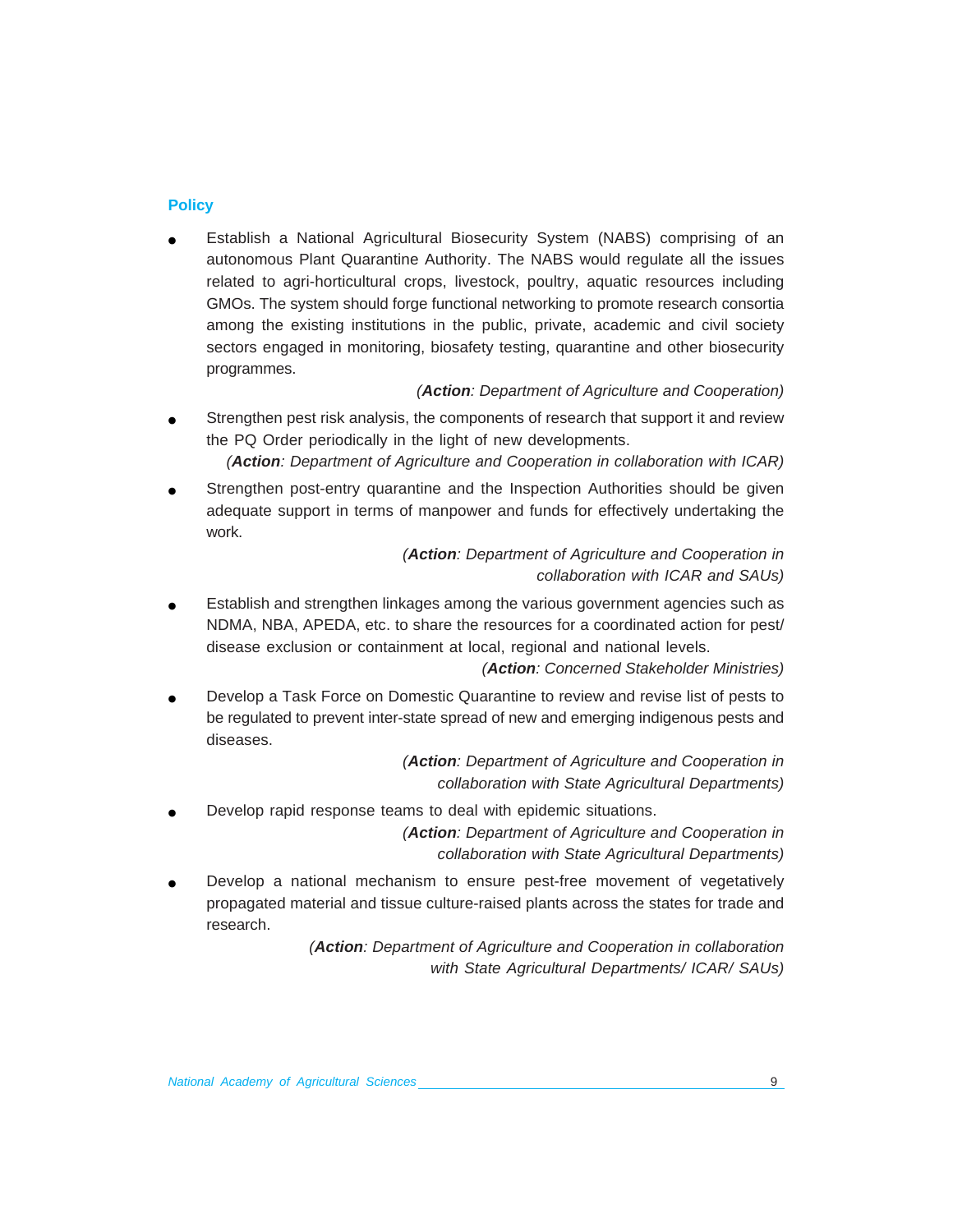## **Technical**

- Regular survey and surveillance is required to map the distribution of pests and to identify pest hotspots. To achieve this, there is a need to develop specific needbased survey and surveillance programmes. Since SAUs, State Departments of Agriculture need to play a major role in this activity, special budget outlay should be given for survey and surveillance programmes. This would enable identification of pest-free areas (PFAs) for which a Special Task Force may be constituted.
- A database on survey and surveillance reports of pests of significance needs to be prepared.
- Comprehensive data on epidemiology for predicting the disease development especially in the context of global warming needs to be generated.
- Simulation models for developing an early warning system to predict outbreaks of pests and diseases need to be used. Remote sensing may also be used for the same.
- Simple, reliable quick and non-destructive diagnostics for detection and identification of pests/ pathogens/ races/ biotypes/ strains using digitized keys and molecular techniques and promote use of nanotechnology in rapid detection and identification of pests need to be developed. Also, methodology for detection of transgenes in bulk samples needs to be developed. Digitized keys/ pest libraries to include images of symptoms/ pests/ their identifying characters for ease in identification.
- Accreditation of diagnostic laboratories at central and state level including some well-equipped laboratories in private sector for quick and accurate identification of pests is required.
- There is a need for National Certification Programme for Seed Health.
- Eco-friendly alternatives to synthetic pesticides for disinfestation/ disinfection of pests need to be developed.
- SOPs with special reference to import inspection and quarantine clearance; hot air treatment facilities for wood packaging; irradiation; hot water immersion treatment facilities; vapour heat treatment facilities need to be developed. Laboratory manuals for use in Plant Quarantine Stations must be revised/ updated.
- Lists of potential quarantine pests related to all forestry species (besides those covered under the PQ Order) in consultation with Indian Council of Forestry Research and Education (ICFRE) need to be developed.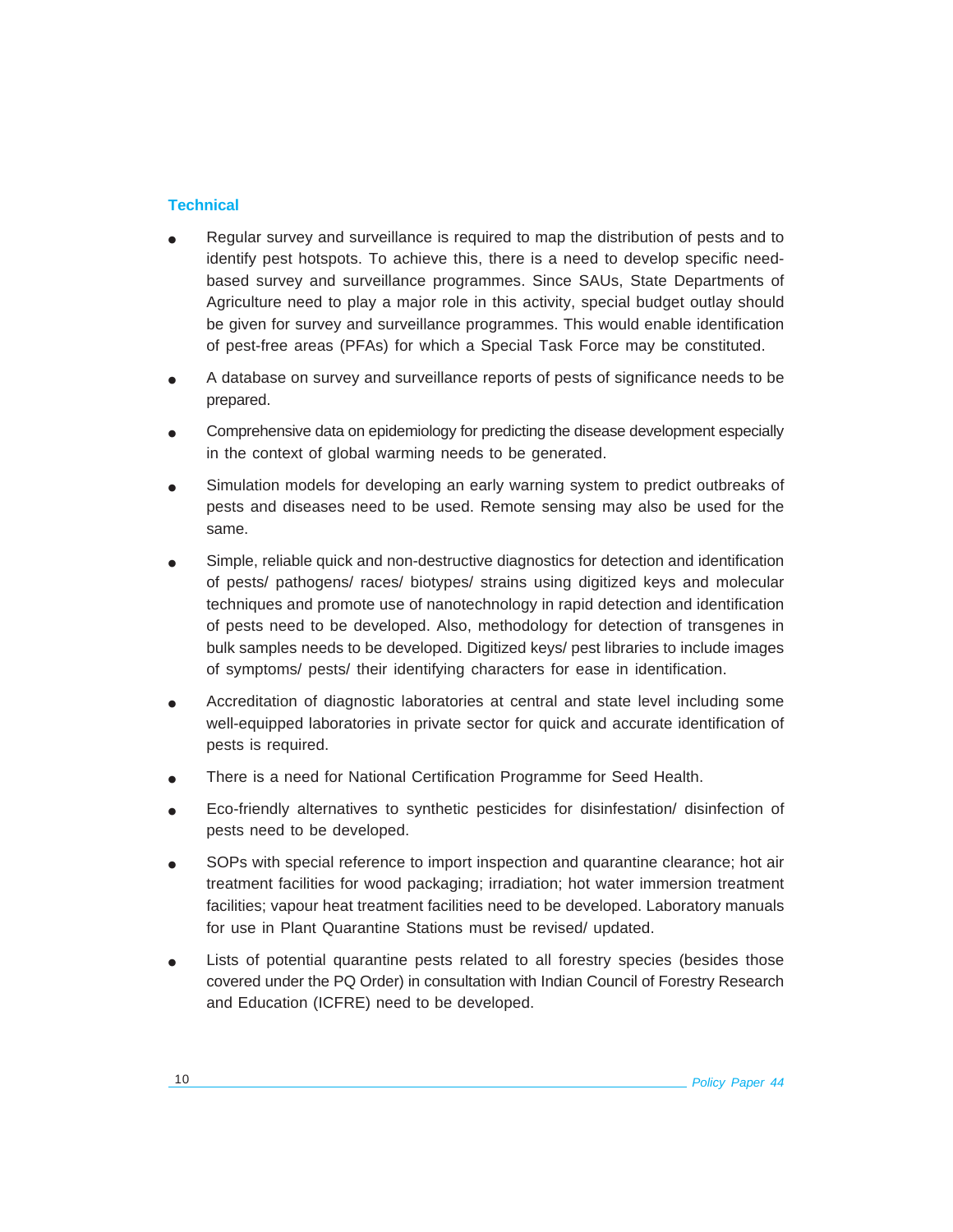- An Advanced Centre of Pest Diagnostics working in network mode with DPPQS, ICAR, ICFRE, SAUs etc should be established.
- Proper authenticity for reports of new pests/ geographical distribution and deposition of reference cultures in the National Repositories should be made mandatory.
- Publication of research papers in scientific journals on surveys reporting non-occurrence of pests may be encouraged.
- Potential economic and environmental losses in the event of accidental introduction of important quarantine pest(s) into the country to mobilize resources for research and management need to be established.
- The web-based information portal for management of phytosanitary information and regulations including database on taxonomists and quarantine personnel should be strengthened.

## **Capacity Building/ Awareness**

- Upgradation of Plant Quarantine Stations in terms of manpower, infrastructure (laboratories, treatment facilities and greenhouses) and expertise with special emphasis on advanced techniques for detection of pests, their strains/ biotypes, detection of genetically modified organisms (GMOs) in bulk samples and PRA through regular trainings needs to be strengthened.
- Training to Inspection Authorities on plant quarantine issues with special emphasis on post-entry quarantine requirements and methodology as per the notified SOPs be imparted.
- Rapid response teams at state level to deal with the sudden outbreak of pests need to be developed.
- Increased awareness on plant quarantine issues among custom officials, other airport officials, travelers and other stakeholders with diverse kind of teaching material both print and audio-visual for wider use is needed.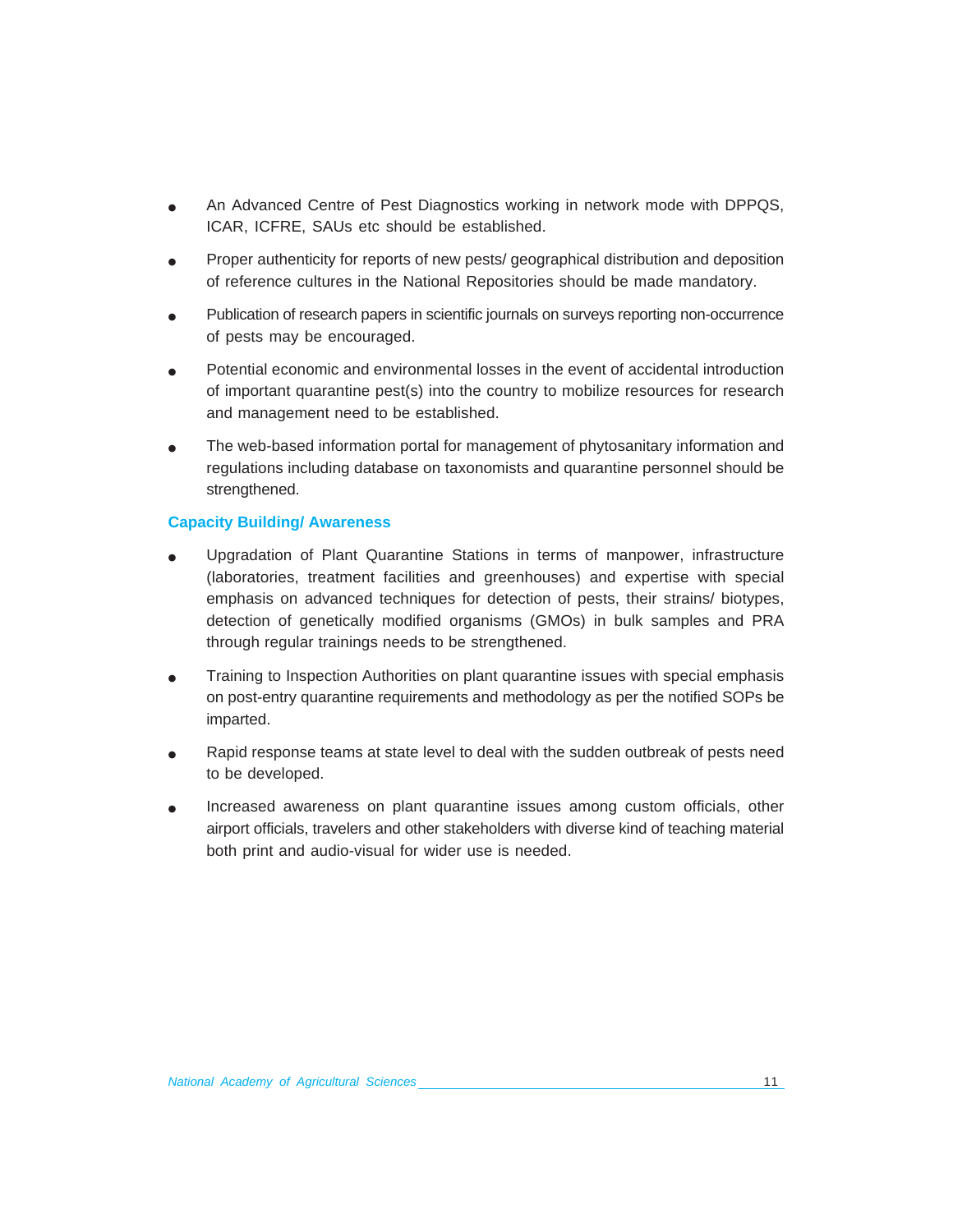## **EXECUTIVE COUNCIL 2010**

## **President**:

**Members:**

Dr S. A. H. Abidi (Lucknow) Dr C. L. Acharya (Palampur) Dr (Ms) Rintu Banerjee (Kharagpur) Dr (Ms) P Geervani (Hyderabad) Dr H. S. Gupta (Delhi) Dr (Ms) Shailaja Hittalmani (Bangalore) Dr G. Kalloo (Jabalpur) Dr A. N. Mukhopadhyay (Lucknow) Dr Lalji Singh (Hyderabad) Dr N. S. L. Srivastava (Vallabha Vidyanagar) Dr M. P. Yadav (Gurgaon) Dr Mangala Rai (Delhi) **Immediate Past President:** Dr M. S. Swaminathan (Chennai/Delhi) **Foreign Secretaries:** Dr R.B. Singh (Delhi)

> Shri Rajiv Mehrishi, Secretary, ICAR, *ICAR Nominee*

#### **Vice President:**

Dr H. K. Jain (Delhi) Dr S. Ayyappan (Delhi)

## **Secretaries:**

Dr P. K. Aggarwal (Delhi) Dr A. K. Srivastava (Karnal)

#### **Editors:**

Dr Rajendra Prasad (Delhi) Dr P. S. Pathak (Lucknow)

## **Treasurer**

Dr Suresh Pal (Delhi)

#### 12 *Policy Paper 44*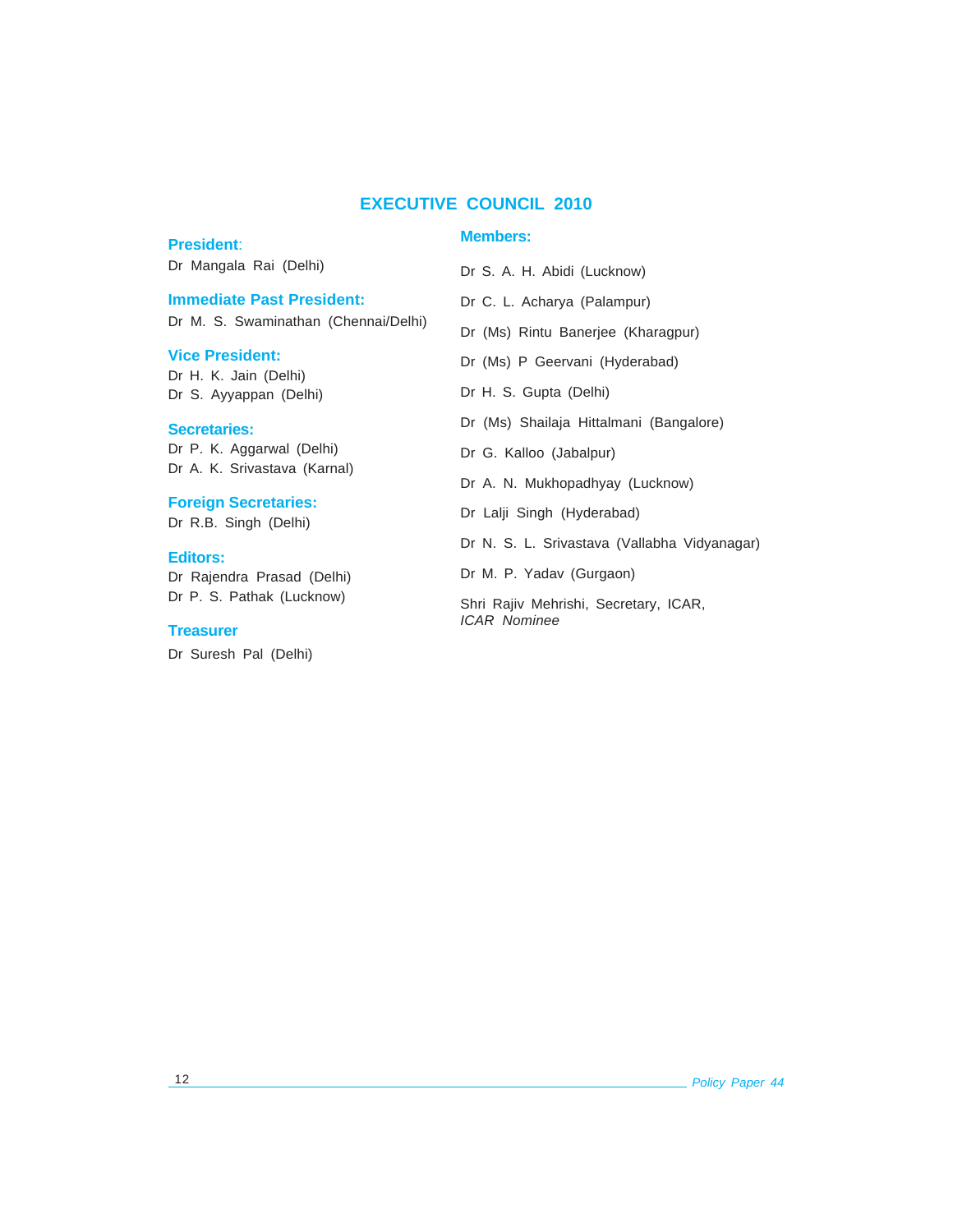| <b>CONVENER</b> | : Dr S. K. Sharma. Director. National Bureau of Plant Genetic Resources<br>(NBPGR), New Delhi   |
|-----------------|-------------------------------------------------------------------------------------------------|
|                 | <b>CO-CONVENER:</b> Dr R. K. Khetarpal, Head, Division of Plant Quarantine,<br>NBPGR. New Delhi |

**EDITORS : Dr Rajendra Prasad**

**: Dr P.S. Pathak**

**CITATION :** NAAS. 2010. Plant Quarantine including Internal Quarantine Strategies in View of Onslaught of Diseases and Insect Pests. Policy Paper No 44, National Academy of Agricultural Sciences, New Delhi, pp 12.

## **PARTICIPANTS**

- 1. Dr S. K. Sharma, Director, National Bureau of Plant Genetic Resources (NBPGR), New Delhi
- 2. Dr N. D. Jambhale, Assistant Director General (Seeds), ICAR, New Delhi
- 3. Mr Ram Nath, Former Head, Division of Plant Quarantine, NBPGR, New Delhi
- 4. Dr R. K. Khetarpal, Head, Division of Plant Quarantine, NBPGR, New Delhi
- 5. Dr O. R. Reddy, Former Jt Director Plant Quarantine, DPPQS, New Delhi
- 6. Dr Arjun Lal, Head, Germplasm Exchange Unit, NBPGR, New Delhi
- 7. Dr R. D. V. J. Prasadarao, Principal Scientist, NBPGR Regional Station, Hyderabad
- 8. Dr B. Lal, Principal Scientist, Division of Plant Quarantine, NBPGR, New Delhi
- 9. Dr P. C. Agarwal, Principal Scientist, Division of Plant Quarantine, NBPGR, New Delhi
- 10. Dr O. M. Bambawale, Director, National Centre for Integrated Pest Management, New Delhi
- 11. Dr T. P. Trivedi, Director, Directorate of Information and Publication in Agriculture, New Delhi
- 12. Dr R. K. Jain, Head, Division of Plant Pathology, IARI, New Delhi
- 13. Dr R. D. Gautam, Professor, Division of Entomology, IARI, New Delhi
- 14. Dr B. L. Jalali, NAAS Fellow and Ex Director Research, Haryana Agricultural University, Hisar
- 15. Dr R. K. Choudhary, Director, Vibha Agrotech Pvt. Limited, Hyderabad
- 16. Dr R. K. Sinha, Executive Director, Seed Association of India, New Delhi
- 17. Dr Seema Sehgal, Assistant Director, Seed Association of India, New Delhi
- 18. Dr Manju Lata Kapur, Principal Scientist, Division of Plant Quarantine, NBPGR, New Delhi
- 19. Dr Usha Dev, Principal Scientist, Division of Plant Quarantine, NBPGR, New Delhi
- 20. Dr Rajan, Principal Scientist, Division of Plant Quarantine, NBPGR, New Delhi
- 21. Dr Baleshwar Singh, Principal Scientist, Division of Plant Quarantine, NBPGR, New Delhi
- 22. Dr D. B. Parakh, Principal Scientist, Division of Plant Quarantine, NBPGR, New Delhi
- 23. Dr Shashi Bhalla, Principal Scientist, Division of Plant Quarantine, NBPGR, New Delhi
- 24. Dr V. Celia Chalam, Senior Scientist, Division of Plant Quarantine, NBPGR, New Delhi
- 25. Dr Kavita Gupta, Senior Scientist, Division of Plant Quarantine, NBPGR, New Delhi

Published by Shri H.C. Pathak, Executive Secretary on behalf of

**NATIONAL ACADEMY OF AGRICULTURAL SCIENCES**

NASC, Dev Prakash Shastry Marg, New Delhi - 110 012 Tel : (011) 25846051-52; Fax: (011) 25846054 Email : naas@vsnl.com; Web site: http://www.naasindia.org